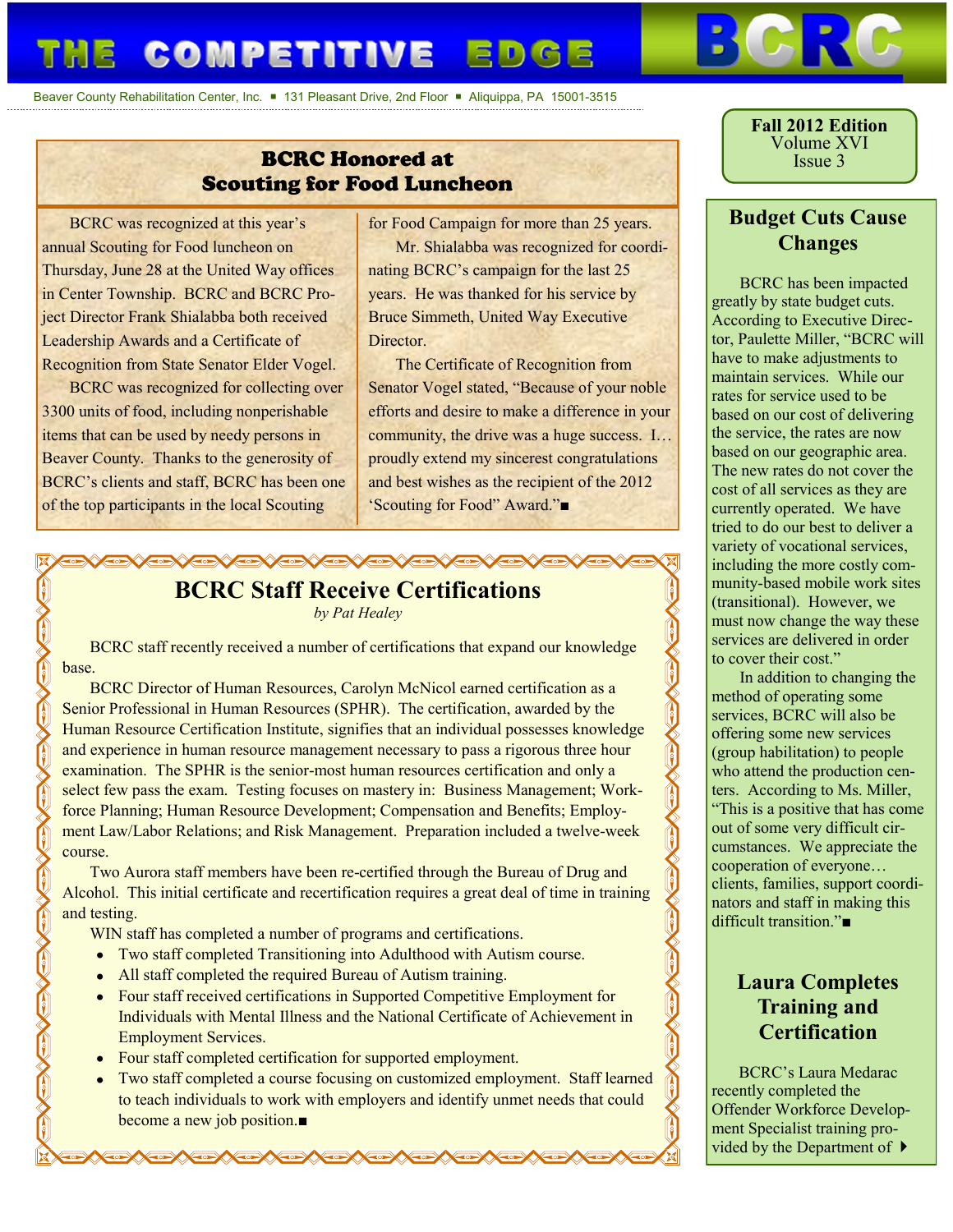Corrections and the National Institute of Corrections. The completion of this training enabled Laura to be certified as a Global Career Development Facilitator.

Laura's certification is highly-regarded and is only given to a select few. Through this certification, Laura will bring much needed training to the offender and ex-offender populations served by BCRC's Community Services. Laura will aid offenders and exoffenders with career planning, job placement, job retention, and career advancement.

Laura completed 180 hours of competency-based instruction in 12 core areas including: career theory, diversity, assessment, instruction and group facilitation, ethics, barriers, transition and interventions, retention, job seeking and employability, career information and technology, facilitation skills, and designing and implementing training and workforce development services.■



### **Safety Lights** *by Cindy Kirkpatrick*

October is fire safety and prevention month. Make sure your home and family are protected from a fire. Install a smoke alarm on every level of your home and test it monthly. To prevent electrical fires don't overload circuits or extension cords. When using portable heating units, make sure they are at least 3 feet away from anything that can catch fire. Create and practice an escape route in case of a fire. Be prepared. U.S. fire departments respond to nearly 2 million fires each year, with  $\frac{3}{4}$  of them occurring in homes.■

### **Spotlight On: Kelly Newhouse**

*by Jennifer Gengarella*



 For the past five and a half years, Kelly Newhouse has been moving throughout BCRC fulfilling various positions with her wonderful work ethic and great personality. Starting out part time as a job developer and program assistant for the supported engagement program, she has also fulfilled roles as a case manager for supported engagement and supported work, vocational evaluator, and most recently as a program specialist. Kelly's flexibility as well as her sunny personality has enriched the programs she has touched at BCRC. Along the way she has noted many changes including moving into the new CenterPlace building, and the addition of new programs such as the Re-entry program and upcoming transitional programs.

 Kelly relishes the fun moments working at BCRC as well. She fondly remembers acting out a movie script written by a client for the Disney movie *Toy Story*. She so enjoyed being a movie star for the day! Kelly is also the resident seamstress for BCRC. Her credits include making the bean bags for the safety carnival as well as the Safety Santa and elves suits.

On a personal note, Kelly resides in New Brighton with her husband Lee and sons Clay and Tyler. She enjoys crafting and spending time with her family. We at BCRC are often the recipients of her beautiful and creative projects. That is just one more hat for her to wear at BCRC!■

### **Michael is Devoted to Job and Family** *by Frank Shialabba*

Michael Ritchie is a happy, honest and giving person. According to WIN Employment Specialist, Kris Scanlon, Michael is the "cream of the crop. He not only achieves success, but he is outstanding in his giving to others."

Michael is a wonderful and warm hearted person, who has begun to share his fun loving nature with other people. According to Employment Specialist Jayne Sainer, who worked with Michael in BCRC's School to Work Program, "Michael has grown greatly in his self- confidence and his natural outgoing nature has begun to shine through."

Michael continued to progress after graduating from school when he entered BCRC's WIN Services. Michael proudly states, "I got a job at Thrifty Car Sales/Rental Sales/

Limousine Service. I am a car detailer. I wash and clean the cars and drive them in and out of the garage."

Michael is a licensed driver, and the favorite part of his job is "getting to drive the cars. Someday I hope to be a regular driver." Michael also enjoys, "just being there and getting to work with others." According to Employment Specialist, Scanlon, "Michael is a very honest person, and he follows the rules explicitly. He is a wonderful worker." He is also extremely articulate in expressing his love of family and his favorite high school football team.

Sheila Silbaugh, WIN Director of Employment Services, also praises Michael's devotion to his family. She comments on "the trust that Michael's parent place in him. He acts as caregiver for his young nieces and nephew, and he also drives them to football and cheerleading practice. He is always willing to give of his time to help someone else."■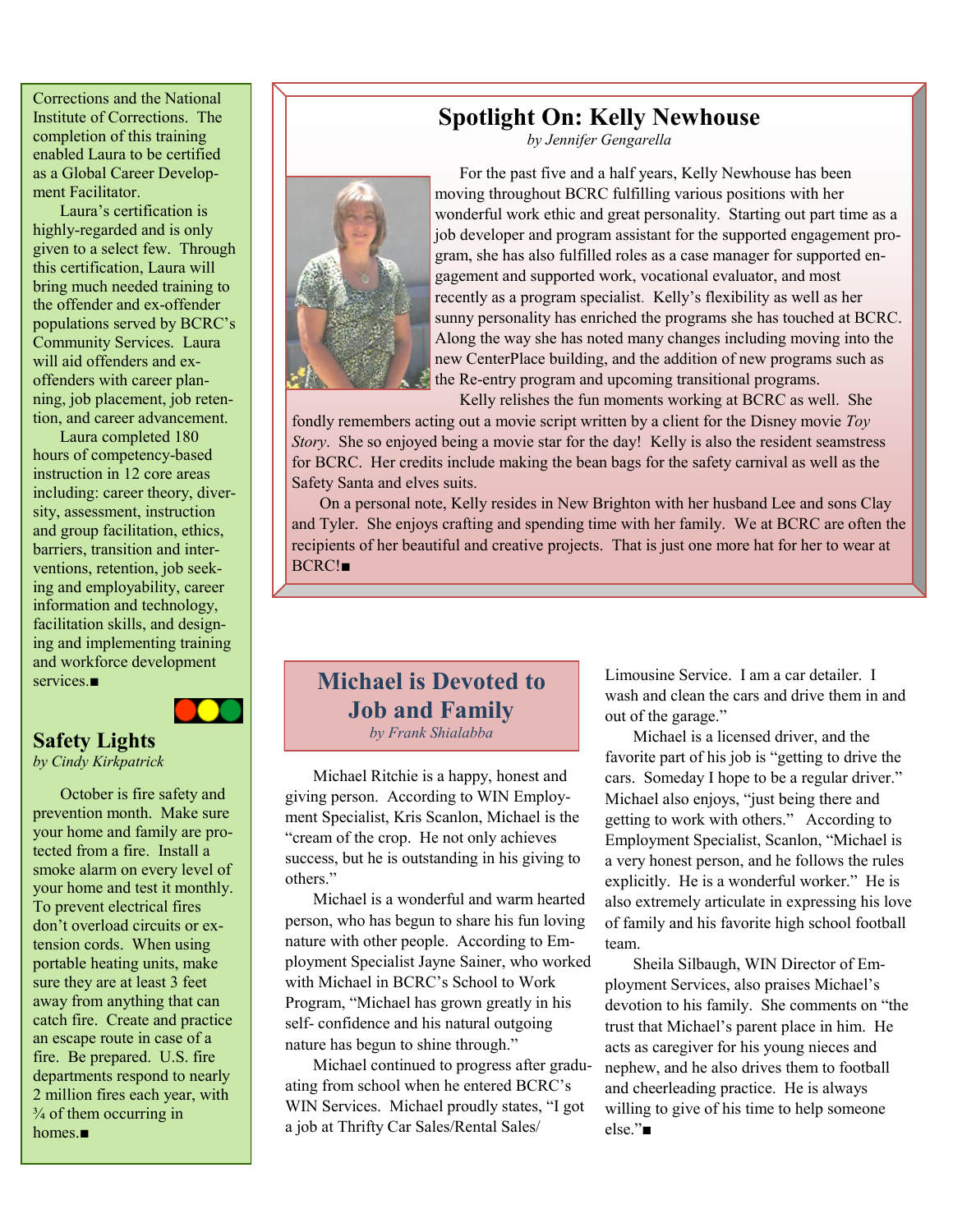# Joe Lintz Touched Many Lives

*by Frank Shialabba*

### *Joseph Lintz, one of BCRC's first clients in 1962, passed away on June 12, 2012.*

Joe was very much a part of BCRC, and he was a vital person in the history and legacy of the agency. His father, the late William A. Lintz, Sr. organized a movement in the 1950's, which resulted in the founding of both the ARC of Beaver County and the Lintz Sheltered Workshop. Joe carried on his father's legacy as a dependable and talented worker, who was given

revered status in his home town of Beaver and as a member of BCRC's courthouse document preparation crew. Joe was known for being "very particular about his work," and "always giving his best." According to BCRC staff, he "always showed up for work and he enjoyed making a contribution to any job."

Joe contributed much to us all over the years. He was a devoted son and sibling, who was respected by his community and his coworkers at BCRC. All of us at BCRC wish to send our condolences to his loving family and his many friends.

Thank you Joe, for your sense of commitment; you have touched all our lives in a very positive way!■

# **Brad Is" Perfect"**

*by Frank Shialabba*

Brad Narad is an exceptional person, who has experienced outstanding success in recent months. On June 12, Brad was named runner-up for the Nettie Mann Employment Award presented at the annual banquet of Pennsylvania Industries for the Blind and Handicapped in Harrisburg. As if this wasn't enough, Brad also bowled his first "perfect" 300 game recently at a local bowling alley.

According to BCRC Director of Contract Acquisition, Joanna Greco, "Brad received a plaque and cash award from PIBH. He received the congratulations and admiration of his family and friends for bowling his first "300" game."

Brad was accompanied to the banquet in Harrisburg by his parents and Ms. Greco. According to Ms. Greco, "We especially enjoyed the presentation by featured speaker Jim Abbott. Abbott is a former major league player, who enjoyed a successful career as a pitcher although he only had the use of one hand"

Brad has also enjoyed a successful career and personal life as evidenced by his recent award and "perfect" game.

BCRC's newsletter, the "Competitive Edge" featured Brad in a recent article for his outstanding work at the Department of Motor Vehicles in Rochester, PA.■

### **Entering the World of Social Networking: A New Endeavor for BCRC** *by Amanda Dodd*

BCRC is entering the world of social networking to promote employment for youth with disabilities. With funds awarded by the CMS Medicaid Infrastructure Grant BCRC is creating a facebook page that will target job-seeking youth, their families, and the local business community

Individuals with disabilities often feel they do not possess the capacity to work competitively, and many families are hesitant to encourage employment for fear of losing disability benefits. Meanwhile, the business community is often disillusioned by fear that such workers are less competent or dependable.

These misconceptions and concerns will be addressed through film clips that involve numerous BCRC clients, their families, local businesses, and benefit counselors. These videos will be uploaded to the facebook page and be utilized as a source of discussion. The page will also include vocational resources as well as career exploration guides.

The site will launch September, 2012. With facebook receiving the attention of nearly 900 million users, we hope that many will see the great benefit in employment for youth with disabilities.■

# Employees of the Month

### **Production Centers**



Donovan Jones - *April*



Manual Alonso - *May*



Richard Morrow - *June*

### **School to Work**



Donald Hric - *April*